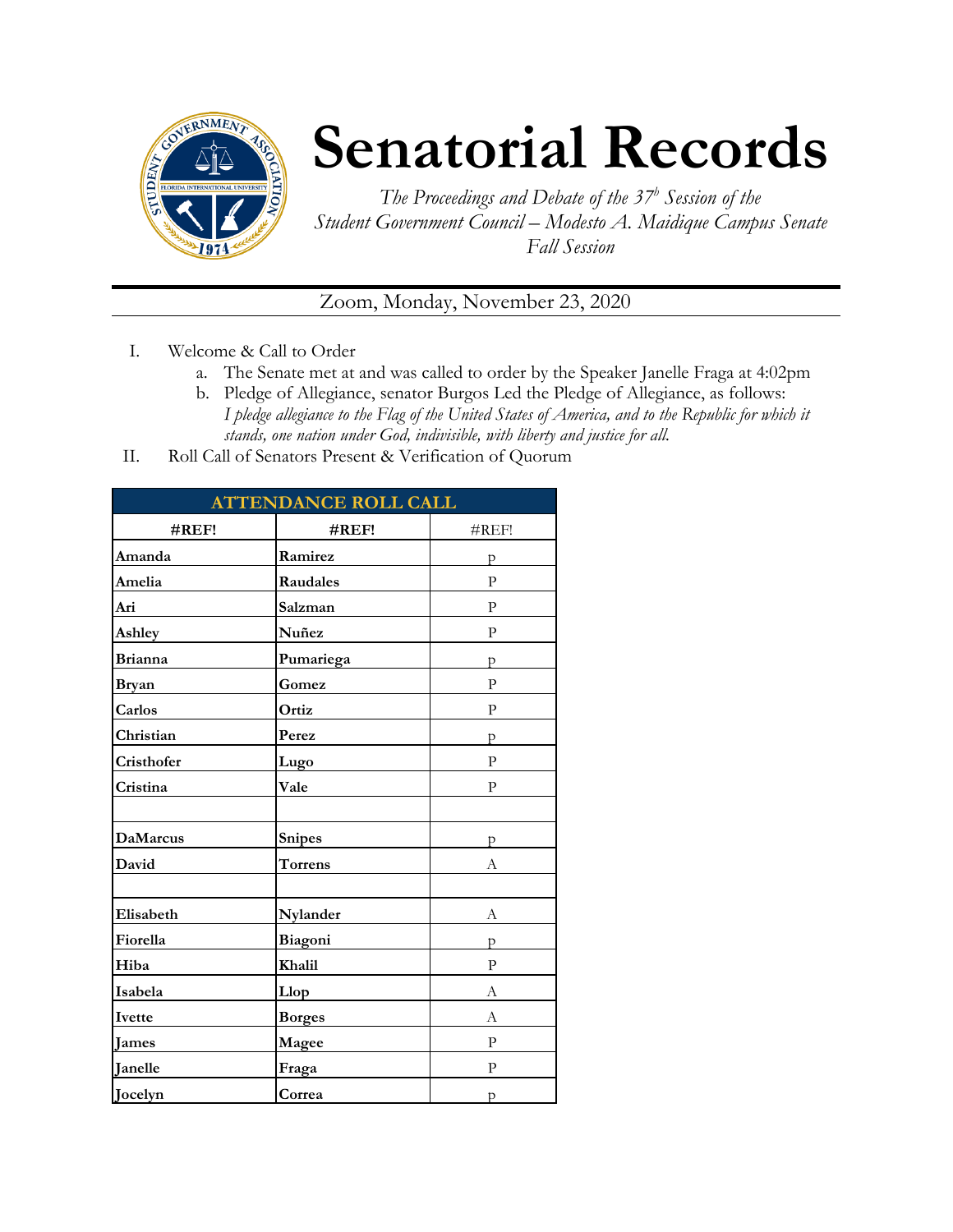| Jordan Morejon        | Castelli       | A                  |
|-----------------------|----------------|--------------------|
| <b>Julio</b>          | <b>Burgos</b>  | P                  |
| Kamila                | Fernandez      | р                  |
| Karla Sofia           | Perez          | p                  |
| Kristina              | Kuhdiakova     | А                  |
| Marilyn               | Gonzalez       | P                  |
| <b>Nicholas</b>       | Velazquez      |                    |
| <b>Nicholas</b>       | Pastrana       | P                  |
| Nitya                 | Ramalingam     | P                  |
| Rafael                | Vasquez        | P                  |
| Salma                 | Atassi         | P                  |
| Sandro                | <b>Alvarez</b> | $\mathbf{P}$       |
| Sergio                | <b>Reyes</b>   | a                  |
| Shahnawaz             | Rafi           | a                  |
| $\#REF!$              | $\#REF!$       | #REF!              |
| <b>SENATE SEATS</b>   | 37             |                    |
| <b>VACANT SEATS</b>   | $\overline{1}$ | <b>QUORUM</b>      |
| <b>SENATORS</b>       |                | <b>ESTABLISHED</b> |
| <b>PRESENT</b>        | 27             |                    |
| <b>AMT FOR QUORUM</b> | 18             |                    |

III. Approval of the Minutes from November 16, 2020

- a. senator lugo moves to approve the minutes from november 16th, senator vale seconds. motion passes
- IV. Adoption of the Agenda
	- a. senator vale moves to approve todays minutes, senator lugo seconds. motion passes.
- V. Invited Speakers
- VI. Committee Reports
	- a. Finance Committee
		- i. If you have any questions, please contact sgafinance@fiu.edu
	- b. Rules, Legislation, and Judiciary Committee
		- i. will continue to update legislation tracker
		- ii. If you have any questions, please contact sgarules@fiu.edu
	- c. Operational Review Committee
		- i. If you have any questions, please contact sgaorc $@$ fiu.edu
	- d. Internal Affairs Committee
		- i. once again a reminder to stay on top of your office hours
		- ii. next senator report will open up next monday
		- iii. make sure you're getting your events in
		- iv. If you have any questions, please contact sgainternal@fiu.edu
	- e. Student Advocacy Committee
		- i. If you have any questions, please contact sgaadvocacy $@$ fiu.edu
	- f. Graduate and Professional Students Committee
		- i. gpsc met and discussed preparations for GSAW